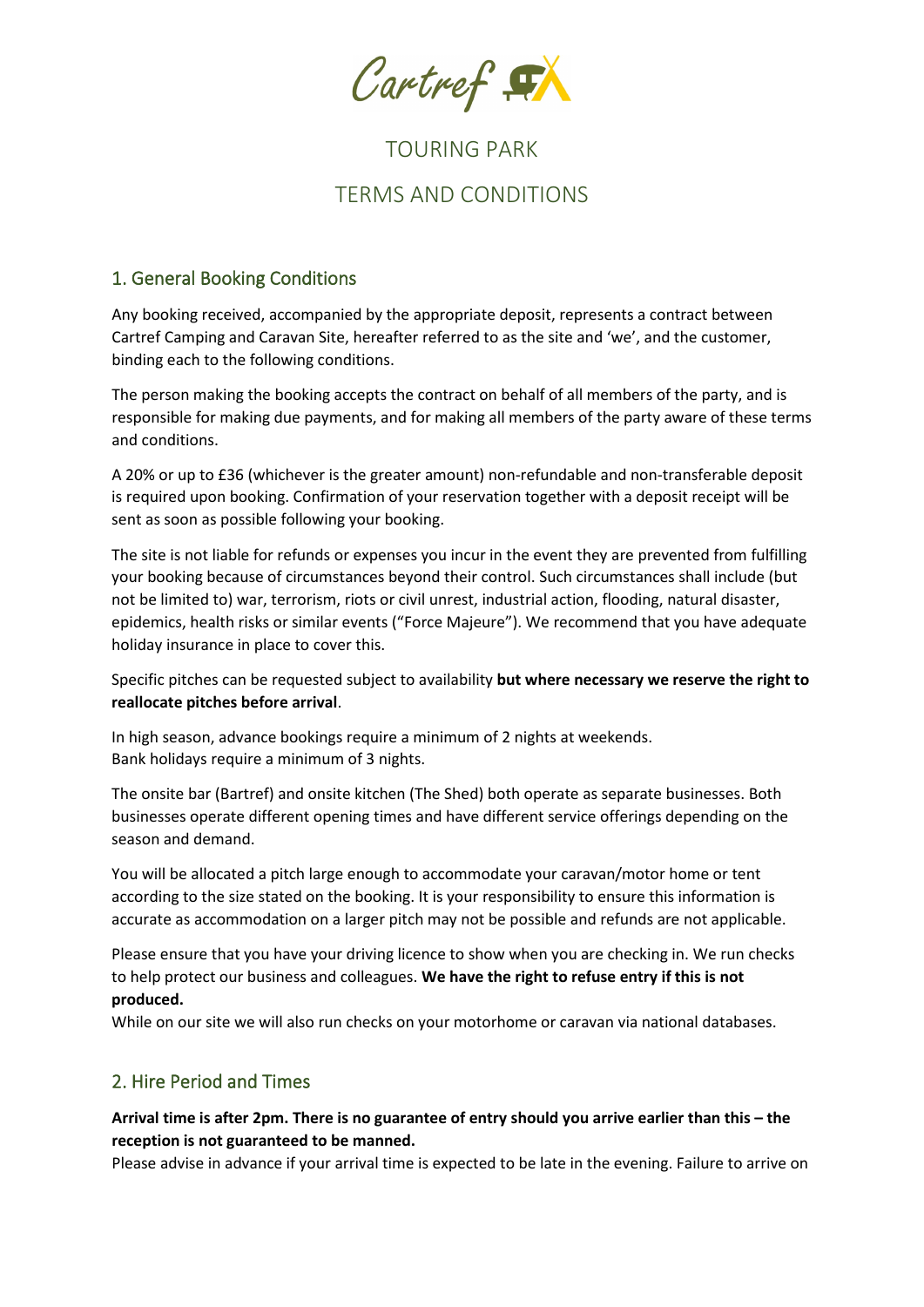

the booked arrival date, with no notification, will result in the pitch being cancelled and made available for re-letting.

Check out time on departure date is by 11. Late departure time up to 6 pm may be possible subject to availability of the pitch and will be charged at £1 per hour after 11 am. If you are interested in late checkout, please enquire during your stay.

#### 3. Equipment

All caravan and camping equipment must meet current safety standards and be fully insured. No responsibility for any damage can be accepted by the management whilst on site and should your equipment cause damage to site equipment any necessary repairs will be charged to you.

Your caravan/motorhome/campervan must be positioned to the left of the pitch (from the front of the pitch – if you are unsure, please ask a member of the team). You will be asked to move if you are not positioned correctly. Not doing so will invalidate your insurance especially regarding fire cover.

To preserve the grass for all-year-round enjoyment, all awnings must be erected on hard standing, and tents must have breathable groundsheets – no tarpaulins or plastic sheets are permitted.

Please do not wash your car, caravan, or motor home on site.

By staying on the site, you agree that we may move or eject your caravan or motorhome without notification or alter its set-up as the business may require.

Individual families may use gazebos on their pitch in place of an awning. But gazebos used as meeting places for groups are not permitted.

#### 4. Site Rules

We operate a strict no noise after 11 pm policy. This includes talking loudly, radios etc. Failure to comply may result in being asked to leave the site. Refunds will not be applicable.

Anti-social behaviour and bad language will not be tolerated.

No generators allowed on site at any time.

The children's play park is closed between 9 pm and 9 am. Bicycles, scooters and ball games are not permitted on site.

#### 5. Dogs

A maximum of 2 large dogs per pitch or 3 small ones are welcome at a cost per dog per night. See the website for the latest tariffs. Dogs must never be left unattended on the site and MUST be always kept on a short lead. Please use the designated areas when exercising your pet, remembering to pick up all waste for disposal in the 'doggy loo' using the bags provided by the reception. If walking dogs in the surrounding community, then please ensure all waste is removed and disposed of appropriately.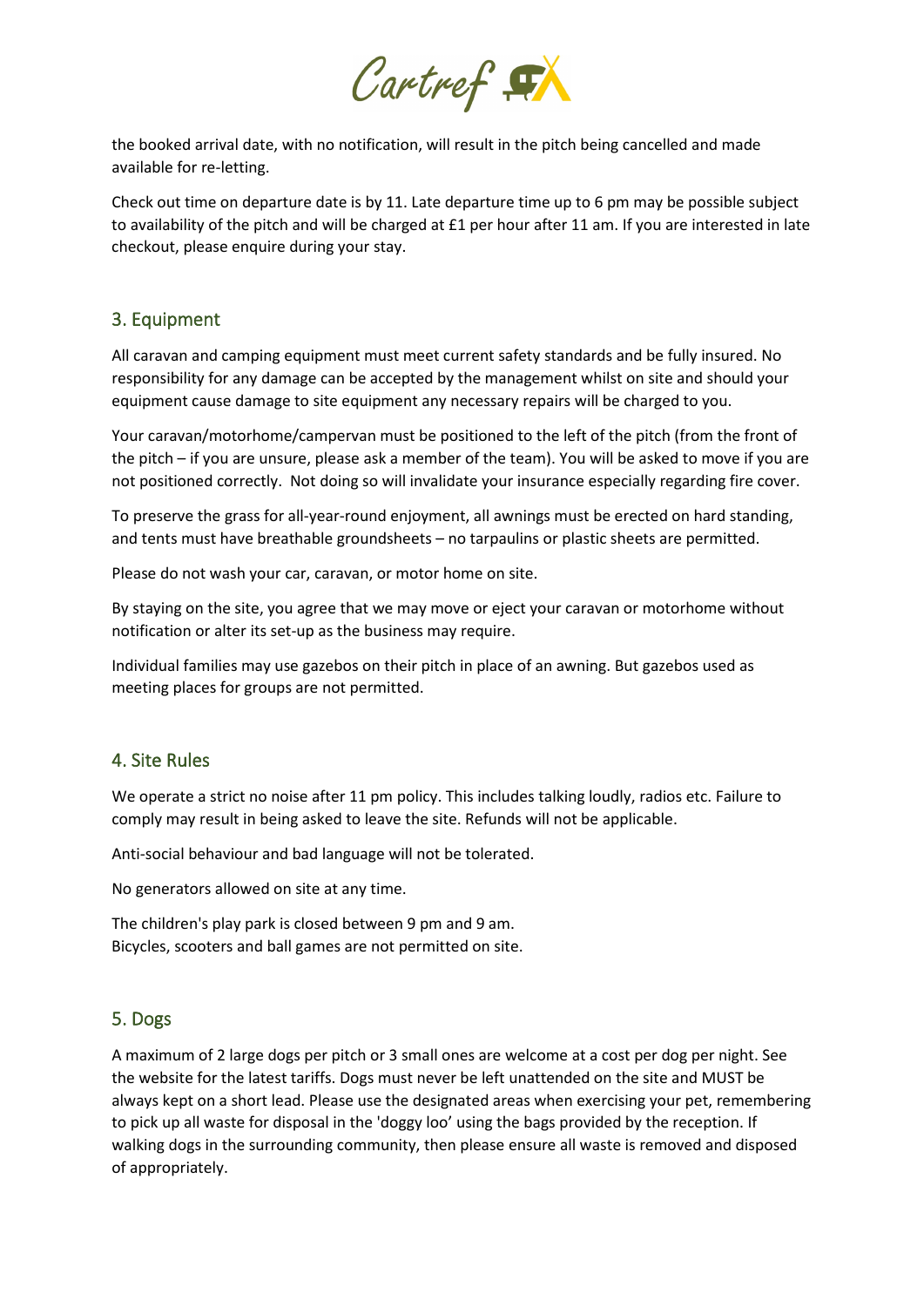

Dangerous breeds or aggressive dogs will not be permitted. Dogs are always the responsibility of their owner and owners will be responsible and liable for any damage caused by them.

# 6. Vehicles/Speed Limit

Only one car is allowed per pitch. Additional cars incur a charge and must be parked in the designated areas. See the website for the latest tariffs. Adherence to the 5 MPH speed limit is always required.

Commercial vehicles are not allowed onsite.

## 7. Amenities Block

There is 24-hour access to toilets and showers, however, at certain times facilities may be restricted whilst being serviced. Children MUST be accompanied/supervised by an adult whilst using these facilities. The amenities block is regularly monitored to ensure a high standard of cleanliness, however, if at any time you are dissatisfied with the facilities then please report the situation to reception so that immediate steps can be taken to rectify matters.

A disabled/family room is available – please ask at reception for a key. A £10 refundable deposit is required. Where cash is not available a credit card or car keys can be substituted.

A washing machine and tumble drier are provided in the laundry room. Coin metres accept £1 coins and 50 pence pieces. Please use window rails or rotary airers – these can be borrowed if required. Washing lines are not permitted.

## 8. Fire Precautions & BBQs

Fires and wood-burning of any kind are STRICTLY forbidden. Properly constructed BBQs are permitted and MUST be used at a sensible distance from your accommodation unit and vehicle. They must be on a stand and not allowed to burn the grass. They must never be left unattended and must be extinguished before 11pm. Ashes MUST be disposed of in the metal bin provided. Chinese lanterns are not permitted anywhere on the site.

Your caravan/motorhome/campervan must be positioned to the left of the pitch (from the front of the pitch – if you are unsure, please ask a member of the team). You will be asked to move if you are not positioned correctly. Not doing so will invalidate your insurance especially regarding fire cover.

## 9. Security

For security and to prevent disturbance on site the barrier will lockdown at 11 pm each night and reopen at 8 am. Should this cause a problem then please speak with reception as alternative overnight parking can be made available.

Visitors must report to reception on arrival. Please notify reception if visitors are expected. A small charge of £2 per head is applicable and all visitors must vacate the site by 9pm.